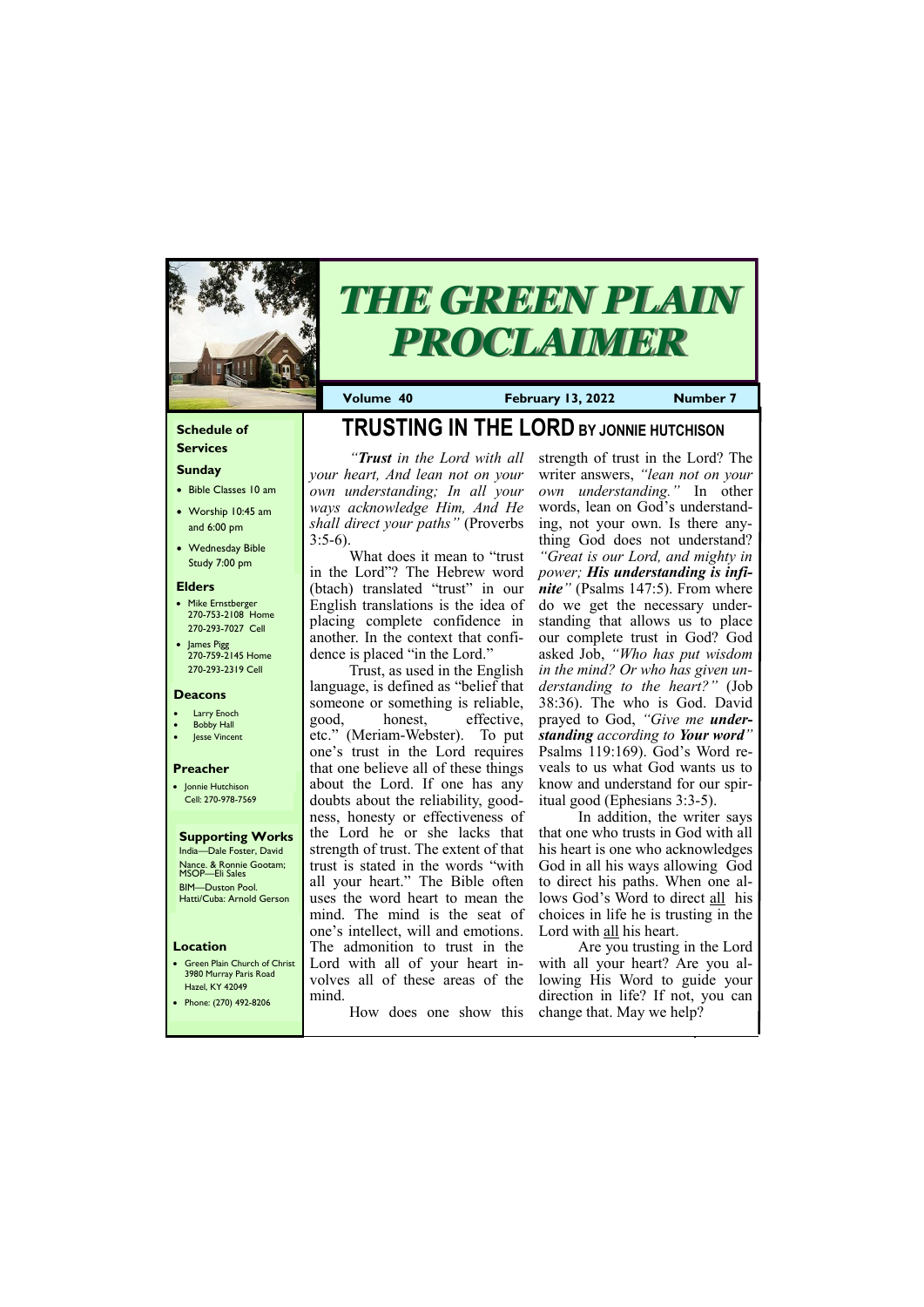## NEWS AND NOTES

*REMEMBER IN PRAYER: Green Plain members*: Peggy Jarvis, Joanne Barnes, Maxine Pool, Jim Fielder, Larry Enoch, Mary and Jim Lowrie, Margorie and Hayes Grady, Jesse and Mary Vincent,. Chad Canter was showing good improment at the time of this writing.

*Family and Friends:* Teresa Tacker, Kenneth Mizell, Dale Pentecost, Brett Wyatt, Roger Rhoades, Joel White, Nat and Rita Evans and Larry and Rose Wyatt.

- **OUR SYMPATHY** is extended to Mary and Jim Lowrie and all the family of Brian White who passed from this life last week. Services are scheduled at J.H. Churchill on Tuesday, February 15th, with visitation from 12:00 till 2:00 pm with funeral services to follow in the chapel at 2:00 pm. Burial will be in the Green Plain cemetery.
- **PANTRY ITEMS February 2022: 6—Fruit Salad; 13—Corn; 20—Green Beans; 27—Baked Beans.** Please bring any additional items you wish for the "blessing box" which is located next to the breezeway on the north side of the building.
- **January 2022 Anniversaries: None. Birthdays:** 8—Krysta Smith; 18—Wanda Barrett (Green Plain Road); 19 -Maxine Pool; 25 –Jan Pigg; Please let us know if we have left anyone out.
- *ENROLL IN A FREE BIBLE CORRECSPONDENCE COURSE. Send your name and complete mailing address and phone number to Green Plain church of Christ 3980 Murray Paris RD Hazel, KY 42049 or email your request to greenplaincoc@gmail.com. You may also enroll on our website.: greenplainchurchofchrist.org*
- **Watch** *A BIBLE ANSWER* **each Sunday at 8:00 am locally on the CW WQWQ TV. Paducah, KY.**

#### **Page 2**

#### **THOSE TO SERVE February 2021**

**Announcements: James Pigg Preside at Lord's Table AM: Mike & Bobby Preside at Lord's Table PM: 6—Mike; 13—Bobby; 20—Mike; 27—Bobby Opening Prayer AM 6—Jonnie; 13—Junior; 20—Jim; 27—Larry Closing Prayer AM 6—Roy; 13—James; 20—Bobby; 27—Dave Song Leaders: AM Perry-; PM Mike-; WED Larry Count Contribution: Mike & Bobby Usher: Jesse**

*LESSONS TODAY* **Bible Study-10 AM** *The Book of Acts*

# **Worship**

**10:45 am***— "What Happened on Pentecost?"*

**6 pm—***Daniel Puckett will be our guest speaker*

**Wednesday Bible Class**

| Concl , o Cosc | A Study of 1 John |
|----------------|-------------------|
|                | <b>7:00 PM</b>    |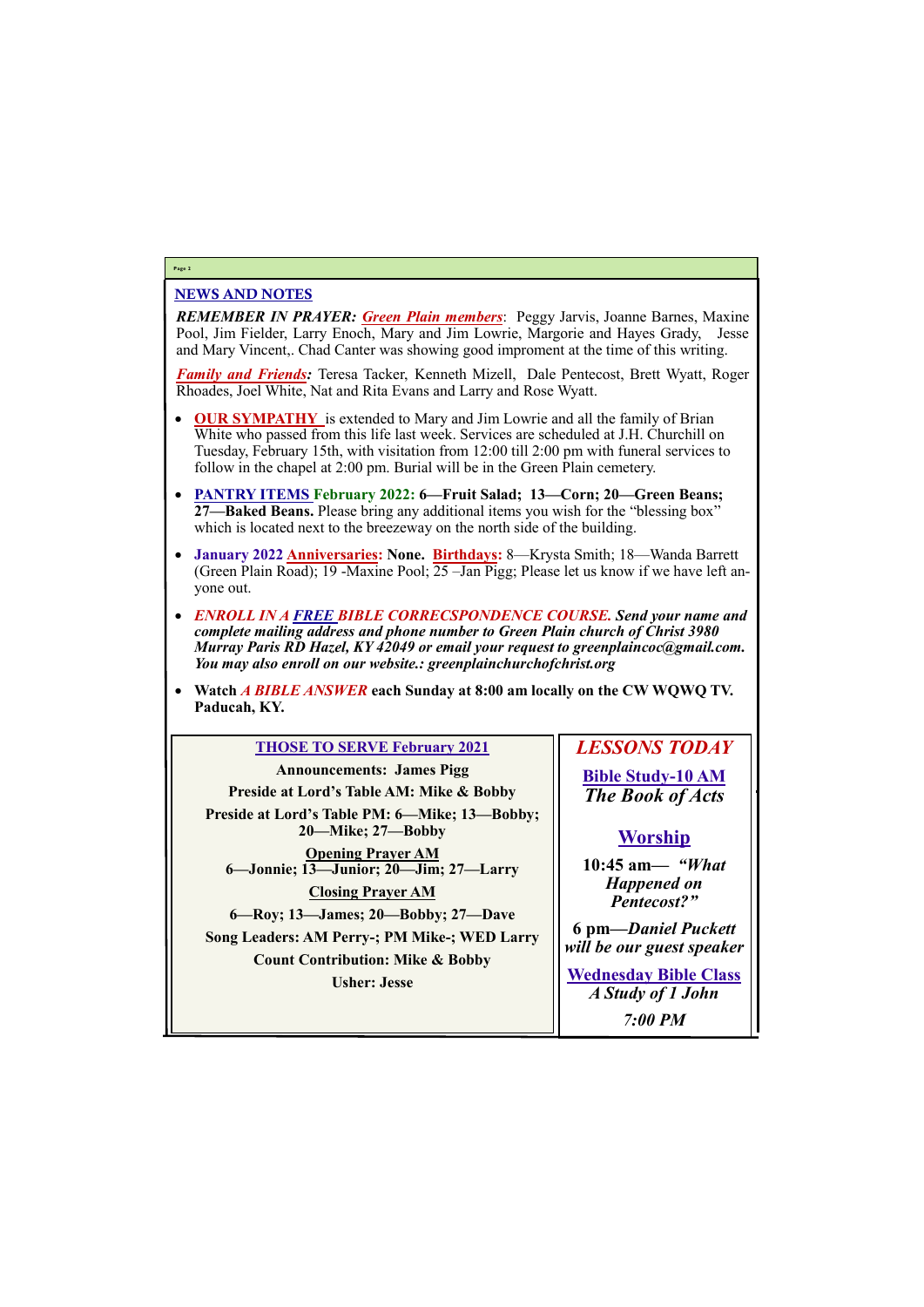## **Page 3**

## **WORRY** *By Raymond Sieg*

In [Luke 10:38](https://biblia.com/bible/nkjv/Luke%2010.38-42)-42, the Bible states: *"Now it came to pass, as they went, that He entered into a certain village: and a certain woman named Martha received Him into her house. And she had a sister called Mary, which also sat at Jesus' feet, and heard His word. But Martha was cumbered about much serving, and came to Him, and said, Lord, dost thou not care that my sister hath left me to serve alone? bid her therefore that she help me. And Jesus answered and said unto her, Martha, Martha, thou art careful and troubled about many things: but one thing is needful: and Mary hath chosen that good part, which shall not be taken away from her."*

From these passages we learn that Martha suffered from a problem that is still quite common today. She worried, and she was bothered about many things. She made the mistake of allowing anxiety to get the best of her. It controlled her to the point that she ridiculed Jesus for letting her sister listen to His teaching.

Perhaps if Martha had spent more time listening to Jesus like Mary did, she would not have been so filled with care. Thankfully, the Scriptures furnish us with some valuable

*—*[Church of Christ Articles From the Bulletin |](http://www.churchofchristofgreaterdaytona.com/from-the-bulletin.html)  Church of Christ of Greater Daytona | Daytona Beach, FL

instructions that will help us overcome worry if we will put them into practice.

Consider the statement found in [Psalm](https://biblia.com/bible/nkjv/Ps%2055.22)  [55:22:](https://biblia.com/bible/nkjv/Ps%2055.22) *"Cast thy burden upon the Lord, and He shall sustain thee: He shall never suffer the righteous to be moved."* Also, in [Philippians 4:6](https://biblia.com/bible/nkjv/Phil%204.6-7)-7 we read: *"Be careful for nothing; but in every thing by prayer and supplication with thanksgiving let your requests be made known unto God. And the peace of God, which passeth all understanding, shall keep your hearts and minds through Christ Jesus."* Furthermore, Peter wrote, *"Humble yourselves therefore under the mighty hand of God, that He may exalt you in due time: casting all your care upon Him; for He careth for you"* ([1 Peter 5:6](https://biblia.com/bible/nkjv/1%20Pet%205.6-7)-[7\).](https://biblia.com/bible/nkjv/1%20Pet%205.6-7) Thus, the Bible teaches repeatedly that the alternative to worry is giving our concerns to the Lord through prayer.

Instead of worrying and allowing ourselves to be overcome with anxiety, let us practice the admonition given in [Hebrews](https://biblia.com/bible/nkjv/Heb%204.16)  [4:16:](https://biblia.com/bible/nkjv/Heb%204.16) *"Let us therefore come boldly unto the throne of grace, that we may obtain mercy, and find grace to help in time of need."*

# *ARE YOU PRAYING? By Gary L. Hutchens*

Are you praying? The apostle Paul instructed that we should "pray without ceasing" (1 Thess. 5:17). Following to his instruction to put on "the whole armor of God," (Eph. 6:11-17), He added, "praying always with all prayer and supplication" (vs. 18). Jesus used an entire parable to emphasize "that men always ought to pray and not lose heart" (Lk. 18:1-8). Obviously, prayer

Once again the question, Are you praying? A follow-up question would be, How often do you pray? The above scriptures emphasize not just that a Christian ought to pray, but that he ought to pray regularly, frequently, consistently. Note the emphasis: "pray without ceasing;" "praying always;" "men always ought to pray."

ought to be a central feature of a Christian's life. So, how often do you pray? In another text the Lord stressed persistence in prayer *(Continued on page 4)*